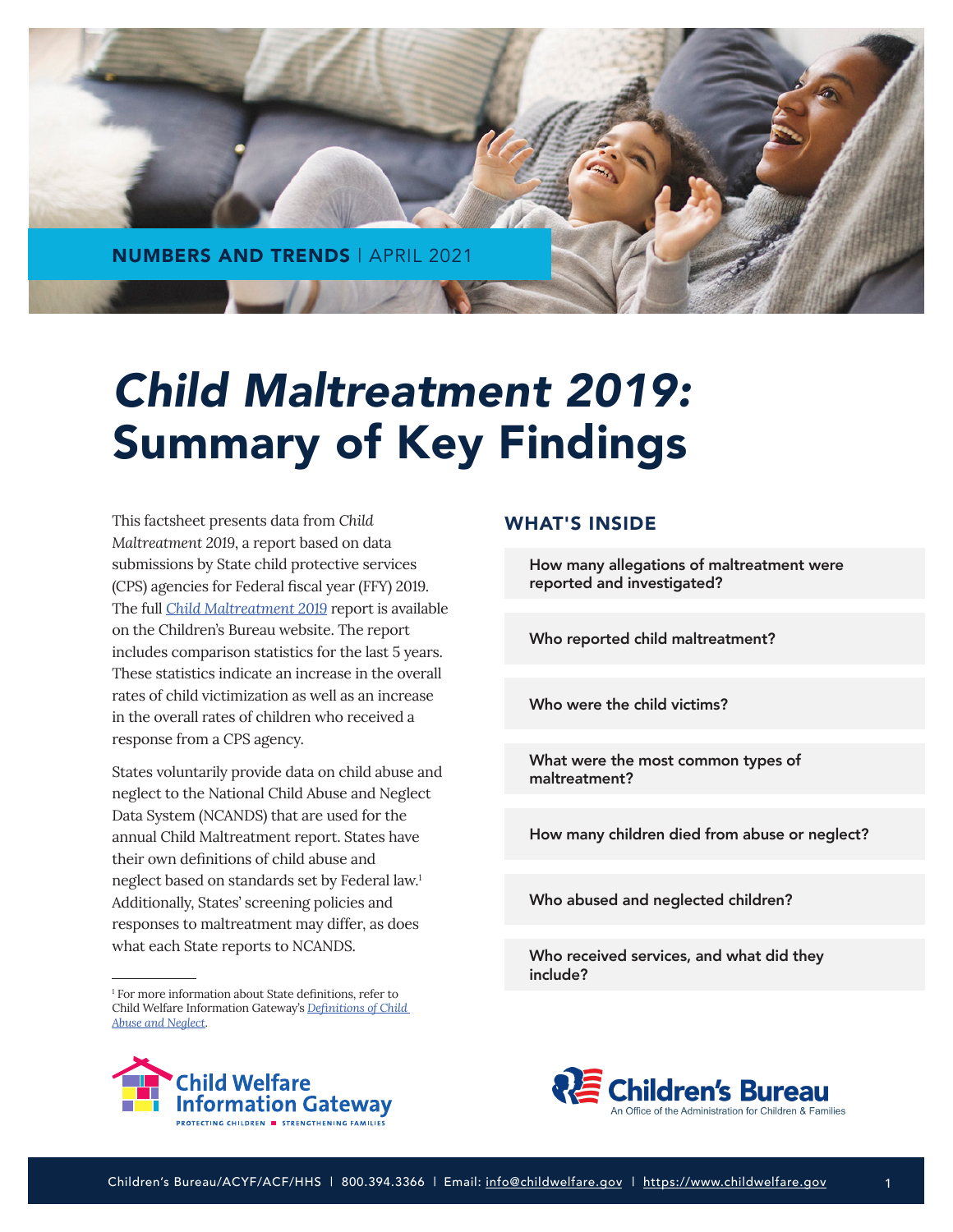## <span id="page-1-0"></span>HOW MANY ALLEGATIONS OF MALTREATMENT WERE REPORTED AND INVESTIGATED?

During FFY 2019, CPS agencies received an estimated 4.4 million referrals involving the alleged maltreatment of approximately 7.9 million children.<sup>2</sup> The national referral rate is 59.5 referrals per 1,000 children in the population. Of these referrals, approximately 2.4 million reports—concerning approximately 3.5 million children—were screened in as "appropriate" for CPS response and received either an investigation or alternative response.<sup>3</sup> The national rate for children receiving either an investigation or alternative response was 47.2 children per 1,000 in the population.

## 4.4 million

During FFY 2019, CPS agencies received an estimated 4.4 million referrals involving the alleged maltreatment of approximately 7.9 million children.<sup>2</sup>

More than half (54.5 percent) of referrals were screened in for investigation or assessment by CPS agencies in the 45 States that reported statistics for both screenedin and screened-out reports. Approximately one-fifth (16.7 percent) of the children investigated were found to be victims of abuse or neglect—a rate of 8.9 per 1,000 children in the population. The remainder of the children investigated (83.3 percent) were found to be nonvictims of maltreatment or received an alternative response. The following, also illustrated in figure 1, are additional details about the dispositions of the investigations (duplicate count):4

- 16.0 percent substantiated
- 0.7 percent indicated
- 56.5 percent unsubstantiated
- 10.6 percent no alleged maltreatment
- <sup>1</sup> 13.8 percent alternative response<sup>5</sup>
- 1.3 percent closed with no finding
- 1.0 percent "other"
- 0.1 percent unknown
- 0.0 percent intentionally false



#### FIGURE 1. INVESTIGATION DISPOSITIONS

<sup>&</sup>lt;sup>2</sup> Over time, the Child Maltreatment report series has transitioned from using duplicate counts to unique counts for most analyses. For example, a "duplicate" count of child victims counts a child each time he or she was found to be a victim, while a "unique" count of child victims counts a child only once, regardless of the number of times he or she was found to be a victim during the reporting year. All numbers provided here are unique counts, unless noted otherwise.

<sup>&</sup>lt;sup>3</sup> Alternative response is the provision of a response other than an investigation that determines whether a child or family needs services.

In alternative responses, a determination of maltreatment is not made, and a perpetrator is not determined. 4 For definitions of these types of dispositions, refer to the [glossary \(appendix B\)](https://www.acf.hhs.gov/sites/default/files/documents/cb/cm2019.pdf#page=129) in *Child Maltreatment 2019*.

 $^5$  Beginning with Child Maltreatment 2015, children reported to NCANDS as alternative response victims or alternative response nonvictims are presented in one category, regardless of victim status.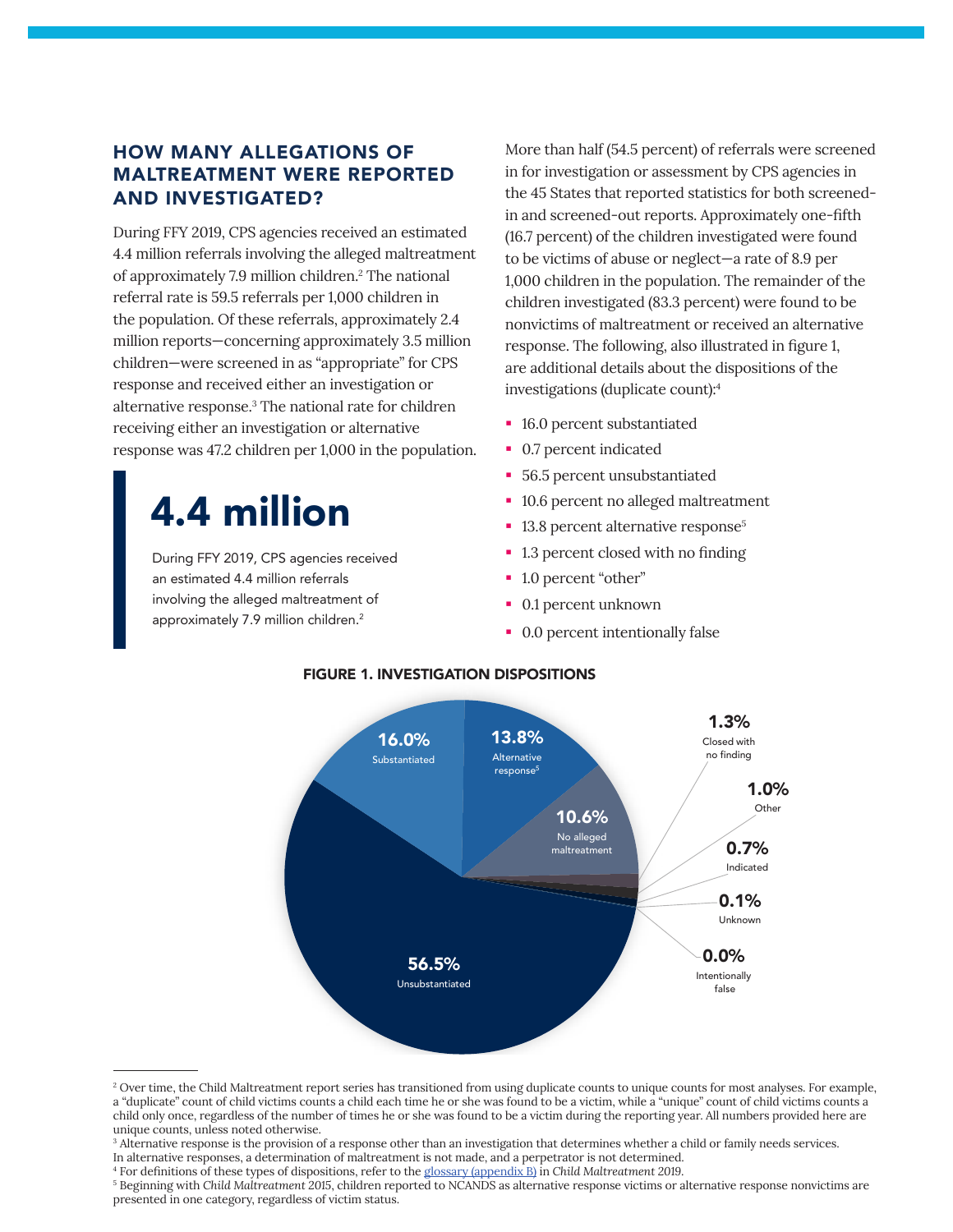### <span id="page-2-0"></span>WHO REPORTED CHILD MALTREATMENT?

For FFY 2019, more than two-thirds (68.6 percent) of all reports of alleged child abuse or neglect were made by professionals. The term "professional" means that the person who was the source of the report had contact with the alleged child maltreatment victim as part of his or her job. The most common professional report sources were education personnel (21.0 percent), legal and law enforcement personnel (19.1 percent), medical personnel (11.0 percent), and social services staff (10.3 percent). Professional reporters also included foster care providers (0.4 percent) and child daycare providers (0.7 percent). The remaining reports were made by nonprofessionals (15.7 percent), such as friends, neighbors, and relatives, or by unclassified reporters (15.7 percent), a category that includes anonymous and unknown reporters.

## **Child Maltreatment Reporters**

| $\cdot$ )21.0% | <b>Education personnel</b>          |
|----------------|-------------------------------------|
| 19.1%          | <b>Legal and</b><br>law enforcement |
| 11.0%          | <b>Medical personnel</b>            |
| $10.3\%$       | Social services staff               |
| 6.0%           | <b>Mental health personnel</b>      |
| 15.7%          | Nonprofessionals                    |
| $15.7\%$       | <b>Unclassified reporters</b>       |

### WHO WERE THE CHILD VICTIMS?

In FFY 2019, an estimated 656,000 children were victims of abuse or neglect nationwide, which is a rate of 8.9 victims per 1,000 children in the population. The following is additional information about children confirmed as victims by CPS agencies in FFY 2019:

- Children in the age group of birth to 1 year had the highest rate of victimization at 25.7 per 1,000 children of the same age in the national population. The rate declines as children's ages increase.
- Based on data from 49 States, nearly three-fourths (70.3 percent) of victims were first-time victims. This equates to a rate of 6.6 first-time victims per 1,000 children in the population.
- Slightly more than one-half (51.4 percent) of all child victims were girls, and 48.3 percent were boys. The gender was unknown for 0.3 percent of victims.
- Most victims were from three races or ethnicities:<sup>6</sup> White (43.5 percent), Hispanic (23.5 percent), and African American (20.9 percent). American Indian or Alaska Native children had the highest rates of victimization at 14.8 per 1,000 children in the population of the same race or ethnicity, and African American children had the secondhighest rate at 13.8 per 1,000 children of the same race or ethnicity.

6 All races exclude children of Hispanic origin. Children of Hispanic ethnicity may be any race.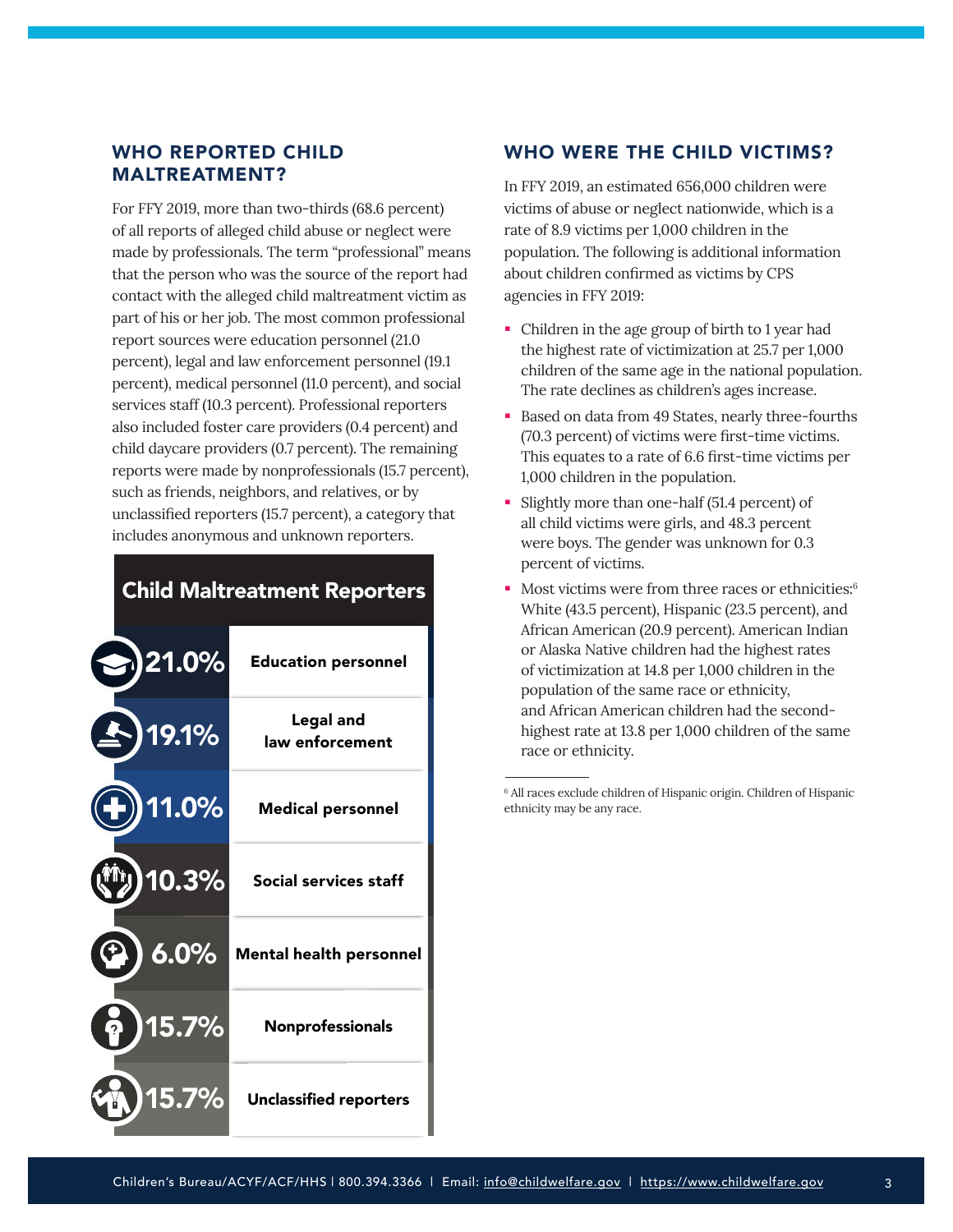## WHAT WERE THE MOST COMMON TYPES OF MALTREATMENT?

As in previous years, neglect was overwhelmingly the most common form of child maltreatment (see figure 2). CPS investigations determined the following:7

- 74.9 percent of victims suffered neglect.
- 17.5 percent of victims suffered physical abuse.
- 9.3 percent of victims suffered sexual abuse.
- 6.1 percent of victims suffered psychological maltreatment.
- 2.3 percent of victims suffered medical neglect.
- 6.8 percent of victims experienced "other" maltreatment, which may include threatened abuse or parental substance use. States define "other" differently, but it generally refers to any maltreatment that does not fit in one of the NCANDS categories.



#### FIGURE 2. TYPES OF MALTREATMENT

7 If a victim is reported with two or more different maltreatment types, the victim is counted in multiple maltreatmenttype categories. A victim is counted once for each substantiated maltreatment type, but only a maximum of once per type.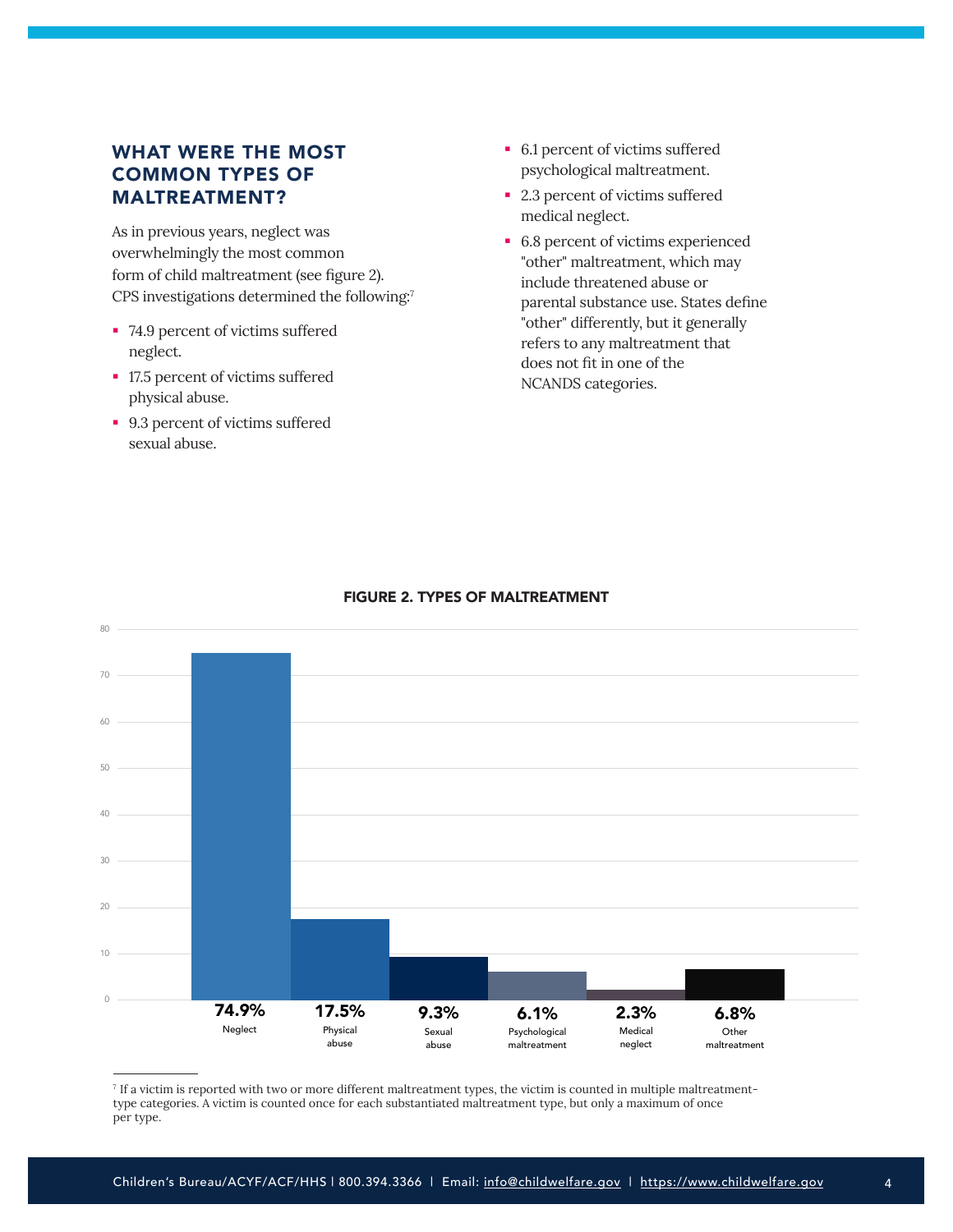#### <span id="page-4-0"></span>Data on Sex Trafficking

FFY 2018 was the first year States began reporting sex trafficking data in their NCANDS submissions. Sex trafficking is defined as the recruitment, harboring, transportation, provision, or obtaining of a person for the purpose of a commercial sex act. States are instructed to include data on sex trafficking cases by caregivers and noncaregivers for victims younger than age 24 in their NCANDS submissions, as per the provisions of the Justice for Victims of Trafficking Act of 2015, which includes an amendment to the Child Abuse Prevention and Treatment Act (CAPTA) under title VIII—Better Response for Victims of Child Sex Trafficking.

FFY 2019 NCANDS data on sex trafficking show the following:

- **Timenty-nine States reported 877 unique** cases of sex trafficking.
- The majority (88.5 percent) of victims were female, 10.6 percent of victims were male, and 0.9 percent of victims were unknown.
- **Unlike other maltreatment types, children** under age 3 comprised less than 1.0 percent of victims, and percentages increased for older victims. Children age 14 to 17 had the highest percentage of victims at 76.2 percent.
- More than half (51.3 percent) of victims had an unknown relationship to their perpetrators.
- **More than two-fifths (41.4 percent) of** victims were maltreated by someone other than a parent.

## HOW MANY CHILDREN DIED FROM ABUSE OR NEGLECT?

NCANDS defines "child fatality" as the death of a child caused by an injury resulting from abuse or neglect or where abuse or neglect was a contributing factor. The following are data regarding child fatalities due to child maltreatment during FFY 2019:

- An estimated 1,840 children died due to abuse or neglect.
- The overall rate of child fatalities was 2.5 deaths per 100,000 children in the national population.
- Nearly three-quarters (70.3 percent) of the children who died due to child abuse or neglect were younger than 3 years old.
- Of the children who died, 72.9 percent suffered neglect, and 44.4 percent suffered physical abuse. Since children may have suffered from more than one type of maltreatment, the total percentage of the reported types of maltreatment exceeds 100 percent.
- **Boys had a slightly higher child fatality rate than** girls (2.98 boys per 100,000 boys in the population compared with 2.20 girls per 100,000 girls in the population).
- The majority (89.9 percent) of children who died from maltreatment were one of three races or ethnicities<sup>8</sup>: White (44.1 percent), African-American (29.4 percent), or Hispanic (16.4 percent).
- More than one-third (34.3%) of the fatalities had at least one prior CPS contact in the 5 years prior to the date of the death.
- **Most perpetrators were caregivers to their victims.** More than three-fourths (79.7 percent) of child fatalities involved parents acting alone, together, or with other individuals.

For more information about child maltreatment fatalities, including information about what States and communities are doing to prevent fatalities, read Information Gateway's *[Child Abuse and Neglect Fatalities](https://www.childwelfare.gov/pubs/factsheets/fatality/)  [2019: Statistics and Interventions](https://www.childwelfare.gov/pubs/factsheets/fatality/)*.

<sup>&</sup>lt;sup>8</sup> All races exclude children of Hispanic origin. Children of Hispanic ethnicity may be any race.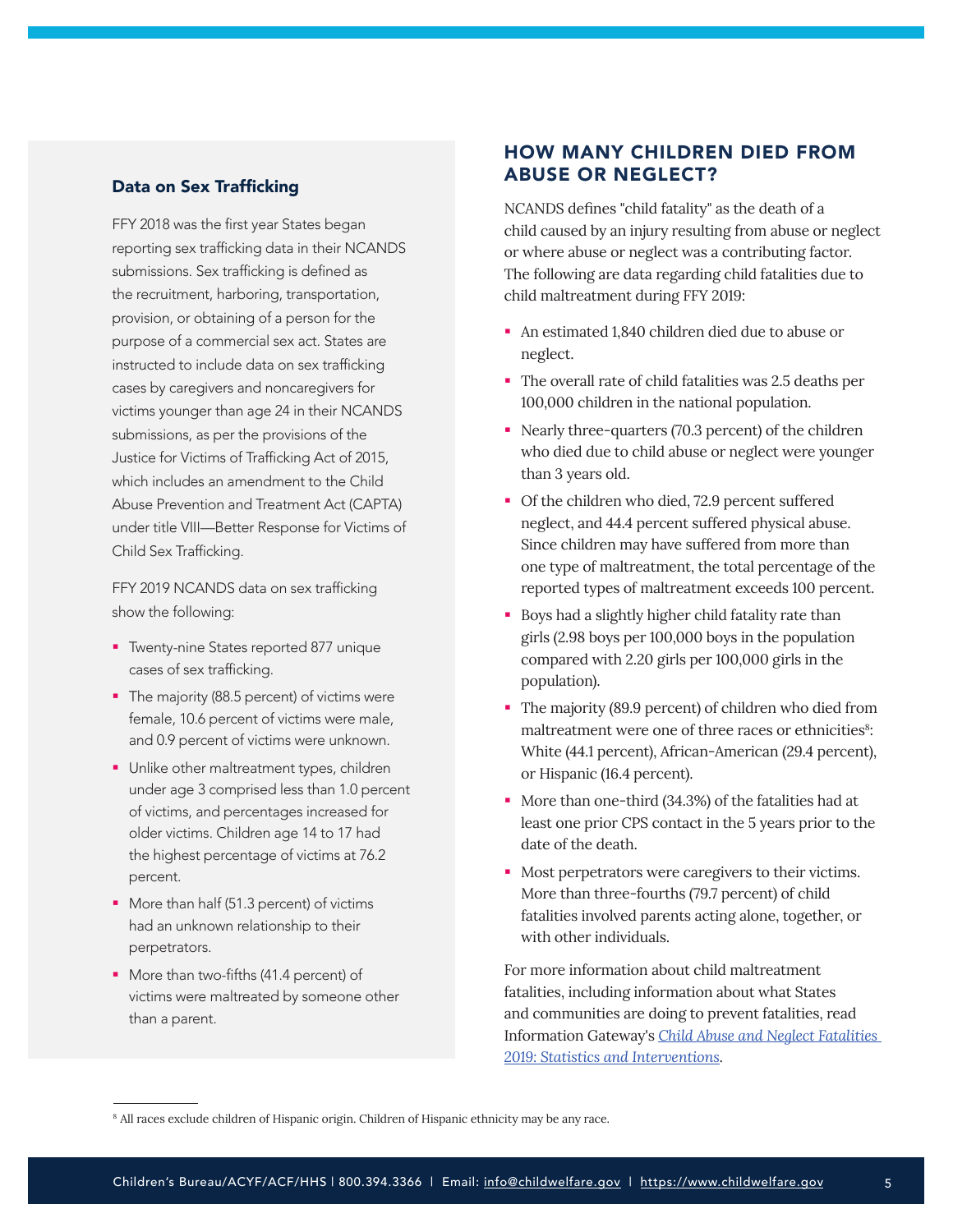#### <span id="page-5-0"></span>Data on Infants With Prenatal Substance Exposure

States are required to submit data pertaining to infants with prenatal substance exposure per the provisions of the Comprehensive Addiction and Recovery Act of 2016, which included an amendment to CAPTA requesting a count of infants with prenatal substance exposure.

FFY 2019 NCANDS data on infants affected by prenatal substance exposure show the following:

- A total of 38,625 infants in 47 States were referred to CPS agencies as infants with prenatal substance exposure.
- **Of these infants, 83.1 percent were** screened in for an investigation or alternative response.
- Fewer than 1 percent (0.7 percent) had the alcohol abuse risk factor, 70.9 percent had the drug abuse risk factor, and 11.4 percent had both the alcohol and drug abuse risk factors.
- **T** Twenty-one States reported 75.4 percent of screened-in infants had a plan of safe care, which is required under CAPTA to address the health and substance use disorder treatment needs of the infant and affected family or caregiver.
- **Timenty States reported 61.5 percent** of screened-in infants had a referral to appropriate services.

## WHO ABUSED AND NEGLECTED CHILDREN?

NCANDS tracks child maltreatment by caregivers, including parents and other household members who are responsible for children's well-being. These cases are generally handled by child welfare agencies. Cases of child maltreatment committed by out-of-home perpetrators are considered criminal cases and are generally handled by law enforcement.

In FFY 2019, 52 States<sup>9</sup> reported a total of 525,319 perpetrators of child maltreatment (each perpetrator counted once, regardless of the number of children or reports involved). The following data describe those perpetrators:

- The majority of perpetrators (77.5 percent) were parents of their victims.
- More than four-fifths (83.0 percent) of all perpetrators were between the ages of 18 and 44 years.
- More than one-half (53.0 percent) of perpetrators were women, 46.1 percent of perpetrators were men, and 0.9 percent were of unknown sex.
- The three largest categories for perpetrator race or ethnicity<sup>10</sup> were White (48.9 percent), African American (21.1 percent), and Hispanic (19.7 percent).
- The largest nonparent categories for perpetrator relationship were relatives other than a parent (6.5 percent), those who had multiple relationships to their victims (e.g., unmarried partner to a parent) (4.1 percent), and other (e.g., foster sibling, nonrelative, babysitter) (3.8 percent).

<sup>9</sup> In the context of NCANDS, the term "States" includes the 50 States, the District of Columbia, and the Commonwealth of Puerto Rico.

<sup>&</sup>lt;sup>10</sup> All races exclude people of Hispanic origin. People of Hispanic ethnicity may be any race.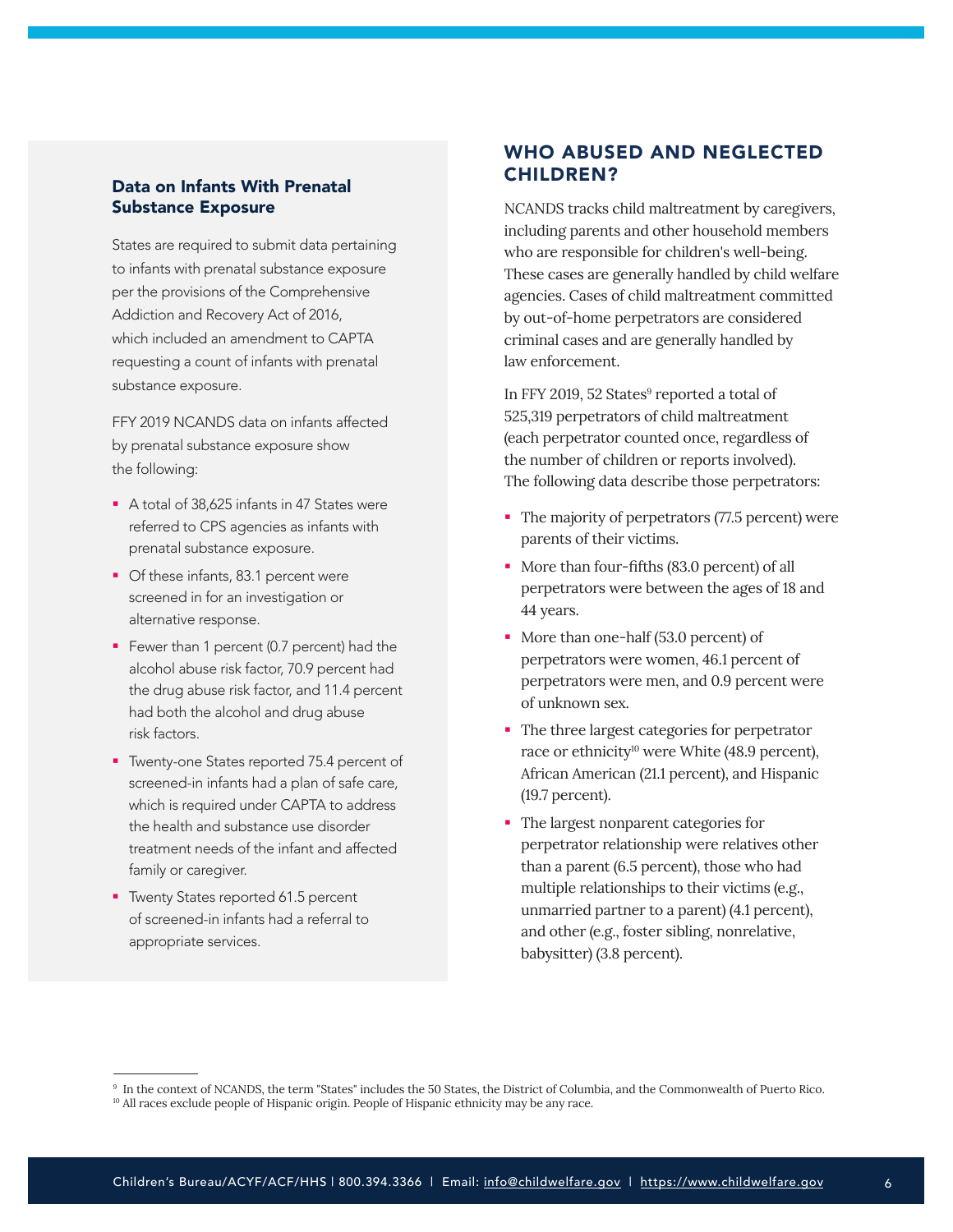### <span id="page-6-0"></span>WHO RECEIVED SERVICES, AND WHAT DID THEY INCLUDE?

As a result of an investigation or alternative response, CPS agencies provide services to children and their families, both in the home and in foster care. The following describes services provided to children (duplicate count) in FFY 2019:

- **Forty-seven States reported that** approximately 1.9 million children received prevention services.
- **Approximately 1.3 million children received** postresponse services from a CPS agency.<sup>11</sup>
- Fifty States reported that about twothirds (60.8 percent) of duplicate victims received postresponse services, and 50 States reported that about one-third (27.7 percent) of duplicate nonvictims received postresponse services.
- Among the States reporting a breakdown of service type, 22.9 percent of victims who received services and 1.8 percent of nonvictims who received services (including those who received an alternative response) were removed from their homes and received foster care services. The remaining victims and nonvictims who received services received in-home services only.

*The statistics in the Child Maltreatment reports are based on data submitted to NCANDS by the 50 States, the District of Columbia, and Puerto Rico. NCANDS is a voluntary reporting system that was developed by the Children's Bureau of the U.S. Department of Health and Human Services to collect and analyze annual statistics on child maltreatment from State CPS agencies. The NCANDS Child File includes case-level data on all completed reports with a disposition (or finding) as an outcome of the CPS response during the reporting year. The Child File may include assessments that began in a previous year but were completed in the current year, but it does not include screened-in reports that have not yet reached disposition.*

<sup>11</sup> Postresponse services, as mentioned in the second and third bullets, are activities provided or arranged by the CPS agency, social services agency, or the child welfare agency for the child or family after needs are discovered during an investigation.